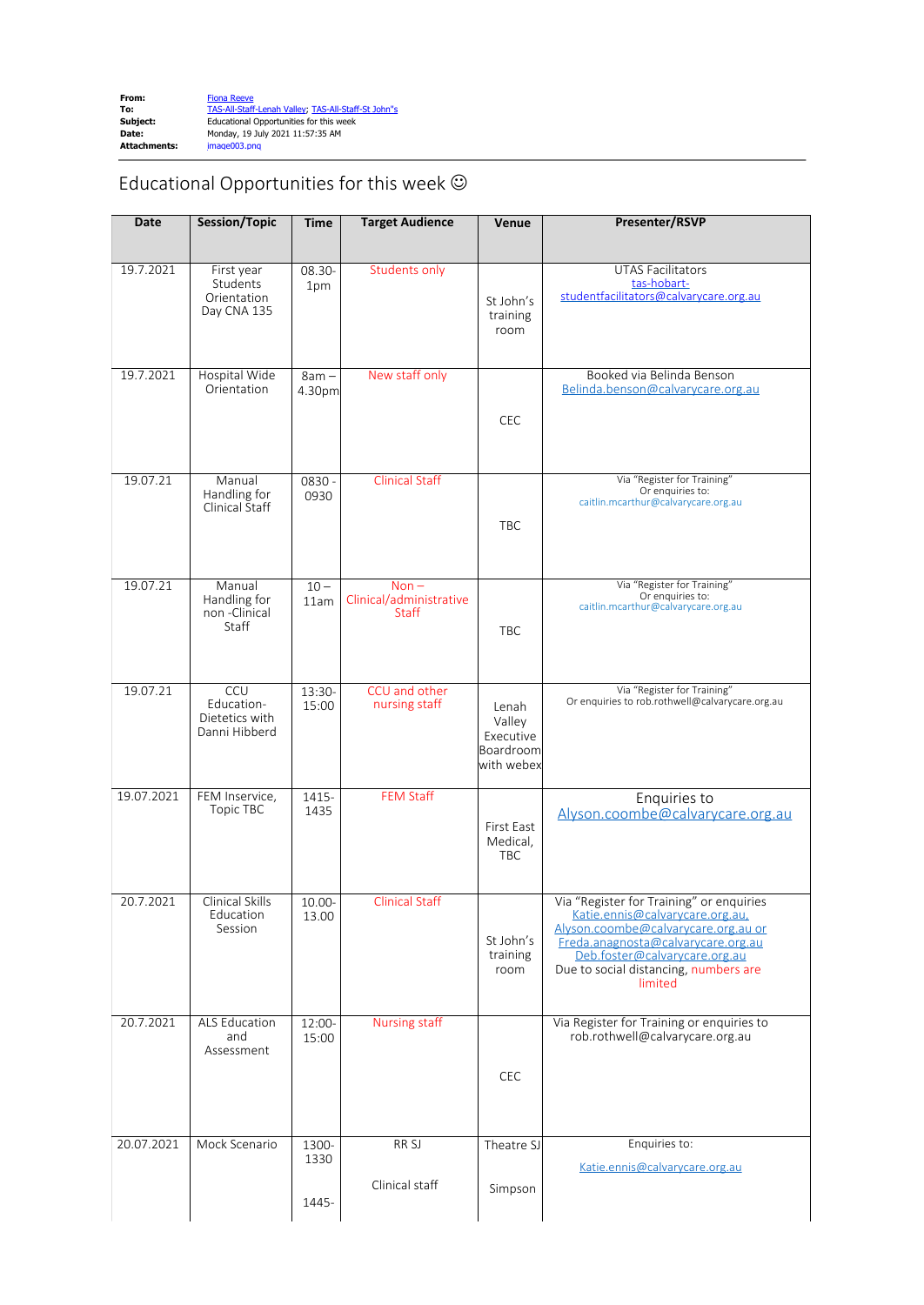|            |                                                                                                                                   | 1515             |                                           |                                                    |                                                                                                                                                         |
|------------|-----------------------------------------------------------------------------------------------------------------------------------|------------------|-------------------------------------------|----------------------------------------------------|---------------------------------------------------------------------------------------------------------------------------------------------------------|
| 20.07.2021 | Mock Scenario                                                                                                                     | 1415-<br>1435    | <b>Clinical Staff</b>                     | 2 <sup>nd</sup> Floor                              | Enquiries to<br>Alyson.coombe@calvarycare.org.au or<br>Freda.anagnostis@calvarycare.org.au                                                              |
| 21.07.2021 | 6 Hour<br>Mandatory<br><b>Training</b><br><b>BLS</b><br>Manual<br>handling<br>PCA/Epidural<br>eLearning<br>Speak Up For<br>Safety | 0930-<br>1530    | Clinical Staff                            | Calvary<br>Education<br>Centre,<br>Lenah<br>Valley | <b>Discuss with NUM</b> & Book via Register for<br>district<br>HH.<br>Training for training<br>Enquiries to:<br>L&DEducationBookings@calvarycare.org.au |
| 21.07.2021 | 'Thermometry'<br>with Kevin<br>Holliday from<br>Cardinal<br>Health                                                                | $1415 -$<br>1445 | <b>Clinical Staff</b>                     | 2 <sup>nd</sup> Floor<br>Lounge                    | Enquiries to:<br>Freda.anagnostis@calvarycare.org.au                                                                                                    |
| 21.07.2021 | <b>BLS</b>                                                                                                                        | 1500-<br>1545    | <b>Allied Health Staff</b><br><b>ONLY</b> | Lenah<br>Valley<br>Education<br>Centre             | Enquiries to:<br>Katie.ennis@calvarycare.org.au                                                                                                         |
| 22.07.2021 | R4K                                                                                                                               | 1330-<br>1500    | <b>Clinical staff</b>                     | Lenah<br>Valley<br>Education<br>Centre             | Enquiries to:<br>Katie.ennis@calvarycare.org.au                                                                                                         |
| 23.7.2021  | First year<br>Student<br>Debrief<br><b>CNA 135</b>                                                                                | 1300-<br>15.30   | Student only                              | <b>CEC</b>                                         | <b>UTAS Facilitators</b><br>tas-hobart-<br>studentfacilitators@calvarycare.org.au                                                                       |

## Educational Opportunities for the following month $\copyright$

| <b>Date</b> | Session/Topic                                                | <b>Time</b>        | Target<br><b>Audience</b> | Venue                                          | Presenter/RSVP                                                                                                  |
|-------------|--------------------------------------------------------------|--------------------|---------------------------|------------------------------------------------|-----------------------------------------------------------------------------------------------------------------|
| 26/07/2021  | Intra Osseous<br><b>Needles</b><br>Dave Haslem               | $14:00 -$<br>15:00 | CCU                       | CCU Bed space<br>To be<br>Confirmed<br>Book on | Register for training<br>or enquiries to<br>david.haslem@calvarycare.org.au                                     |
| 26/07/2021  | Mock Scenario<br>- MET call on<br>Septic patient             | 1500-<br>1530      | Clinical<br>staff         | Gibson Lounge                                  | Deb Foster and Katie Ennis<br>Enquiries to:<br>Deb.foster@calvarycare.org.au<br>Katie.ennis@calvarycare.org.au, |
| 27.07.2021  | <b>CAM Boot</b><br>Fitting<br>Education with<br>Robert Bakes | 1415<br>$-1445$    | Clinical<br><b>Staff</b>  | First North<br>Room TBC                        | Enquiries to<br>Freda.anagnostis@calvarycare.org.au                                                             |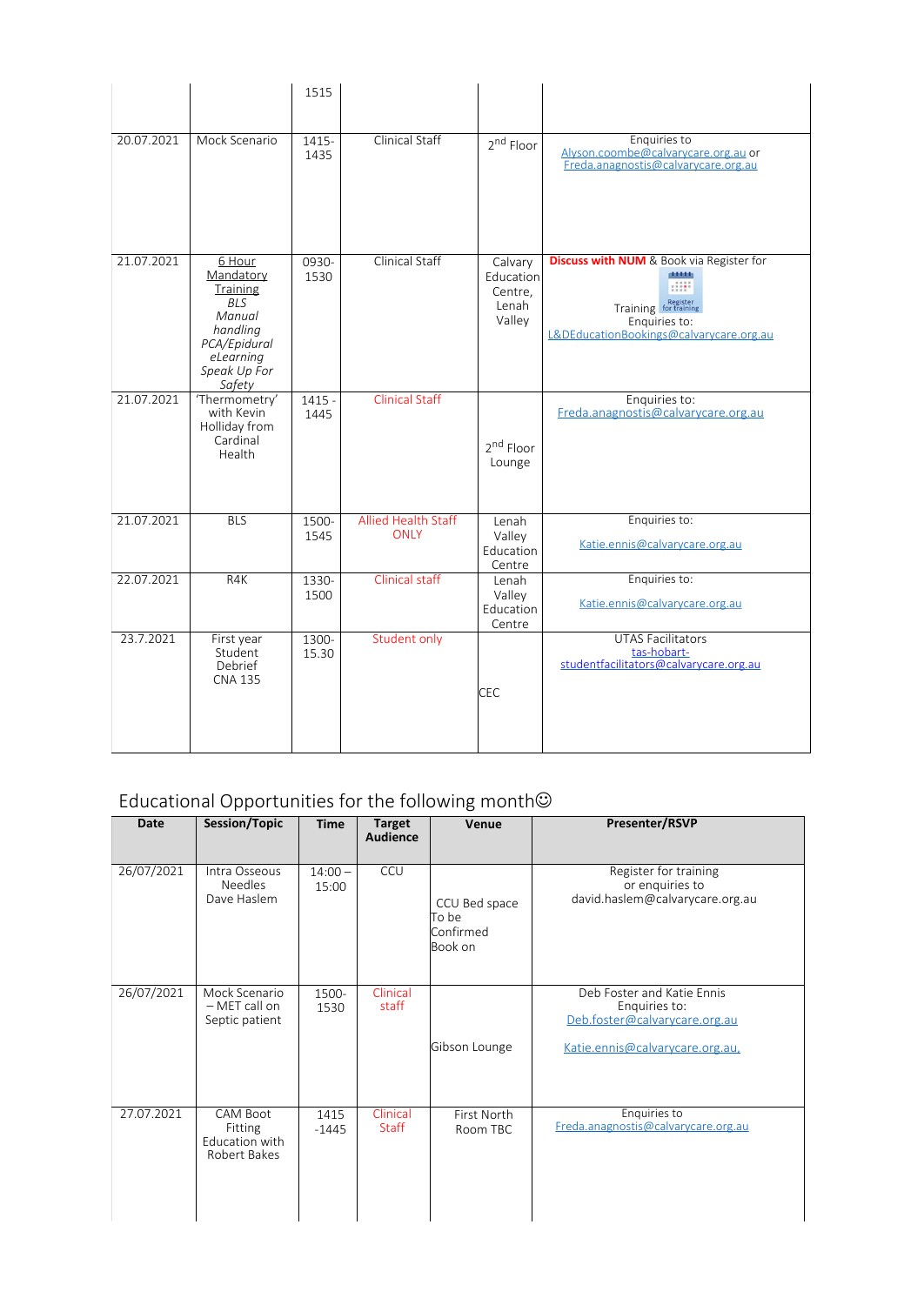| 27.07.2021 | ALS                                                                               | 1000-<br>1300                  | Clinical<br>staff<br>required<br>to<br>complete   | Lenah Valley<br>education Centre                                     | Book on Register for training<br>or enquiries to<br>Katie.ennis@calvarycare.org.au  |
|------------|-----------------------------------------------------------------------------------|--------------------------------|---------------------------------------------------|----------------------------------------------------------------------|-------------------------------------------------------------------------------------|
| 28.7.2021  | Speaking up<br>for Safety                                                         | $11am -$<br>12pm               | <b>Non</b><br>clinical<br>Area<br>Leaders<br>only | CEC                                                                  | Via invitation on email<br>Fiona.reeve@calvarycare.org.au                           |
| 28/07/2021 | Emergency<br>Resternotomy<br>Practice<br>Dave Haslem                              | $14:00 -$<br>15:00             | <b>CCU</b>                                        | CCU Bed space<br>To be Confirmed                                     | Book on Register for training<br>or enquiries to<br>david.haslem@calvarycare.org.au |
| 28.07.2021 | 'The<br>deteriorating<br>Patient' by<br>Kevin Holliday<br>from Cardinal<br>Health | 1415-<br>1445                  | Clinical<br><b>Staff</b>                          | First North<br>Room TBC                                              | Enquiries to:<br>Freda.anagnostis@calvarycare.org.au                                |
| 29.07.2021 | R4K                                                                               | 1000-<br>1130                  | Clinical<br>$Start -$<br>Simpson<br>only          | <b>Training Room St</b><br>John's                                    | Enquiries to:<br>Katie.ennis@calvarycare.org.au                                     |
| 29.07.2021 | Mock Scenario                                                                     | 1300-<br>1330<br>1445-<br>1515 | RR <sub>SJ</sub><br>Clinical<br>staff             | Theatre SJ<br>Simpson                                                | Enquiries to:<br>Katie.ennis@calvarycare.org.au                                     |
| 29.07.2021 | 1° AV Block, 2°<br>AV Block Type<br>1 & 2 and 3°<br>AV Block<br>Dave Haslem       | $13:30 -$<br>14:30             | CCU                                               | Webex Details to<br>Follow<br>Book via<br>'Register for<br>Training' | Book on Register for training<br>or enquiries to<br>david.haslem@calvarycare.org.au |
| 30/07/2021 | Intra Aortic<br><b>Balloon Pump</b>                                               | $14:00 -$<br>15:00             | CCU                                               | CCU Bed space<br>To be Confirmed                                     | Book on Register for training<br>or enquiries to<br>david.haslem@calvarycare.org.au |
| 02.8.2021  | 3rd Year<br>Students<br>Orientation                                               | 08.30am<br>$-1pm$              | Students<br>Only                                  | St. John's Training<br>room                                          | <b>UTAS Facilitators</b><br>tas-hobart-<br>studentfacilitators@calvarycare.org.au   |
| 2.08.2021  | R4K                                                                               | 1330-<br>1500                  | Clinical<br><b>Staff</b>                          | Lenah Valley<br><b>Education Centre</b>                              | Bookings on register for Training or<br>Enquiries to:                               |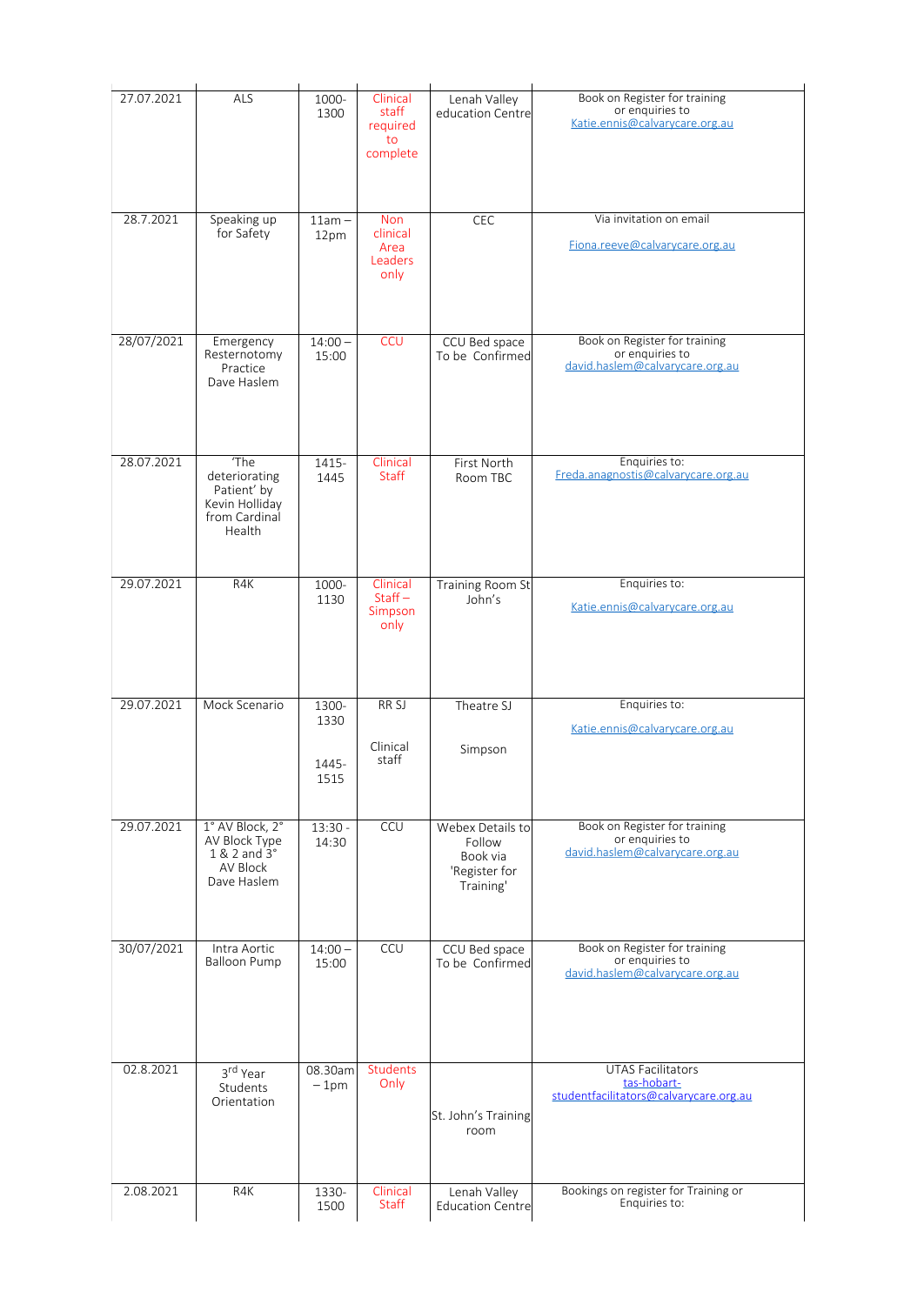|            |                                                                                                                            |                    |                                                   |                                              | Katie.ennis@calvarycare.org.au                                                                                                                                |
|------------|----------------------------------------------------------------------------------------------------------------------------|--------------------|---------------------------------------------------|----------------------------------------------|---------------------------------------------------------------------------------------------------------------------------------------------------------------|
| 03.08.2021 | 6 Hour<br>Mandatory<br>Training<br><b>BLS</b><br>Manual<br>handling<br>PCA/Epidural<br>eLearning<br>Speak Up For<br>Safety | 1100-<br>1700      | Clinical<br><b>Staff</b>                          | Calvary Education<br>Centre, Lenah<br>Valley | <b>Discuss with NUM</b> & Book via Register for<br>distribution<br>:::::<br>Training for training<br>Enquiries to:<br>L&DEducationBookings@calvarycare.org.au |
| 4.8.2021   | Speaking up<br>for Safety                                                                                                  | $11am -$<br>12pm   | <b>Non</b><br>clinical<br>Area<br>Leaders<br>only | CEC                                          | Via invitation on email<br>Fiona.reeve@calvarycare.org.au                                                                                                     |
| 5.8.2021   | R4K                                                                                                                        | 0930-<br>1100      | Simpson<br>staff only                             | St John's training<br>room                   | Enquiries to<br>katie.ennis@calvarycare.org.au                                                                                                                |
| 5.8.2021   | ALS                                                                                                                        | 1300-<br>1530      | SJ OT staff<br>only                               | St John's training<br>room                   | Enquiries to<br>katie.ennis@calvarycare.org.au                                                                                                                |
| 06.08.2021 | 3rd Year<br>Students<br>Debrief                                                                                            | $1pm-$<br>3.30pm   | Students<br>only                                  | Calvary Education<br>Centre                  | <b>UTAS Facilitators</b><br>tas-hobart-<br>studentfacilitators@calvarycare.org.au                                                                             |
| 9.8.2021   | ALS                                                                                                                        | 0900-<br>1200      | SJ OT staff<br>only                               | St John's training<br>room                   | Enquiries to<br>katie.ennis@calvarycare.org.au                                                                                                                |
| 9.8.2021   | <b>Session A -</b><br>Level 2<br>Professional<br>development<br>Session<br>"The nuts and<br>bolts of being<br>a level 2"   | $12pm -$<br>3.45pm | Level 2<br>staff (or<br>senior<br>level 1)        | Calvary Education<br>Centre                  | Via register for Training<br>Or enquires<br>Fiona.reeve@calvarycare.org.au                                                                                    |
| 10.08.2021 | ALS                                                                                                                        | 09.30-<br>12.30    | Clinical<br>staff<br>required<br>to<br>complete   | Lenah Valley<br>education Centre             | Book on Register for training<br>or enquiries to<br>Katie.ennis@calvarycare.org.au                                                                            |
| 11.8.2021  | R4K                                                                                                                        | 1100-<br>1230      | Clinical<br>staff                                 | Lenah Valley<br>education Centre             | Book on Register for training<br>or enquiries to                                                                                                              |